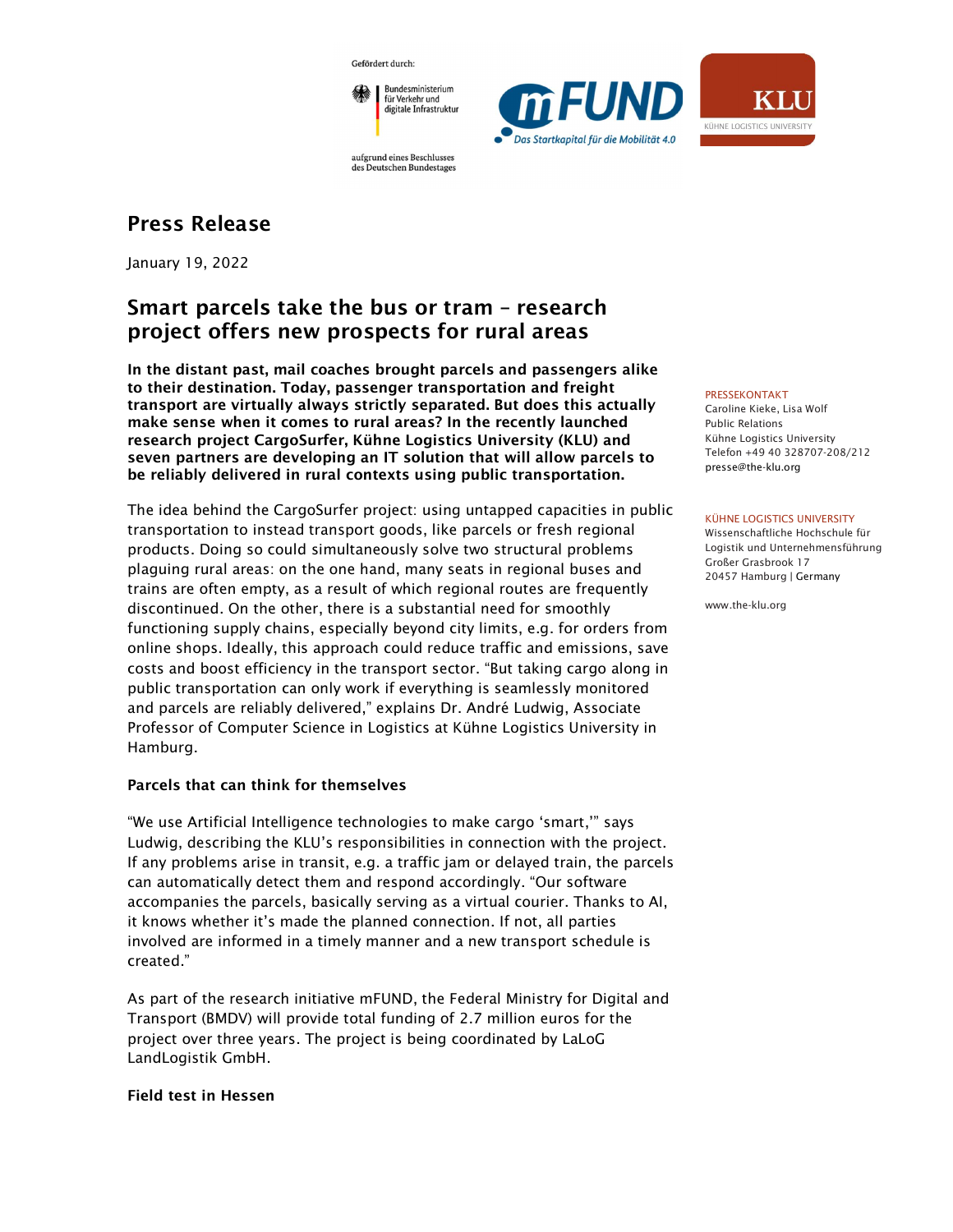







Before the first parcels can begin their journey, a comprehensive analysis is called for. How likely is there to be a problem on a given day? Which factors can affect punctuality and reliability of service? And which alternatives are there when it comes to the form of transport?

des Deutschen Bundestages

Software development will likely take roughly a year before the system can be tested in the field and the first intelligent parcels are shipped throughout Hessen. This is based on an already market-tested application in the ondemand transport of Trapeze Group Deutschland GmbH, which is now being upgraded for the freight transport system. In this regard, cantus Verkehrsgesellschaft mbH and Regionalverkehr Main-Kinzig GmbH are important transport providers who've gotten on board as regional logistics partners. "As soon as the first parcels are shipped, we can continually refine the system using real-world data," Ludwig explains.

## Further information:

- Download Photo material Prof. André Ludwig and KLU

## About CargoSurfer

In addition to Gutes aus Waldhessen e.V. and SPESSARTregional e.V., the project members include the Behinderten-Werk Main-Kinzig e.V., cantus Verkehrsgesellschaft mbH, Regionalverkehr Main-Kinzig GmbH, Kühne Logistics University (KLU), Trapeze Group Deutschland GmbH and LaLoG LandLogistik GmbH, which is coordinating the project.

### About the BMDV's mFUND:

In the context of the innovation initiative mFUND, since 2016 the BMDV has supported data-based R&D projects for a digital and networked Mobility 4.0. This financial backing is complemented by active professional networking between various actors from the political, business, administrative and research communities, and by the provision of open data on the mCLOUD portal. For further information, please visit www.mFUND.de.

### About KLU

Kühne Logistics University – Wissenschaftliche Hochschule für Logistik und Unternehmensführung (KLU) – is a private university located in Hamburg's HafenCity. The independent, state-certified university's major research areas are Sustainability, Digital Transformation and Value Creation in the fields of Transport, Global Logistics, and Supply Chain Management.

KLU is one of very few private universities in Germany entitled to confer their own PhDs. The 2021 ranking of the Wirtschaftswoche identifies KLU as one of the strongest research universities in the field of Business Administration in Germany, Austria and Switzerland. Comparing the research output per professor among all participating universities, KLU ranked 4th in Germany and 8th in the DACH region. In the latest CHE university ranking, KLU obtained the highest marks for all major criteria.

With one BSc and three MSc degree programs, a structured doctoral program, and a part-time Executive MBA, KLU offers its 400 full-time students a high level of specialization and excellent learning conditions. KLU has an international team of 27 professors who teach in English. In open, tailor-made management seminar series, industry specialists and managers alike benefit from the application of academic findings to practical issues.